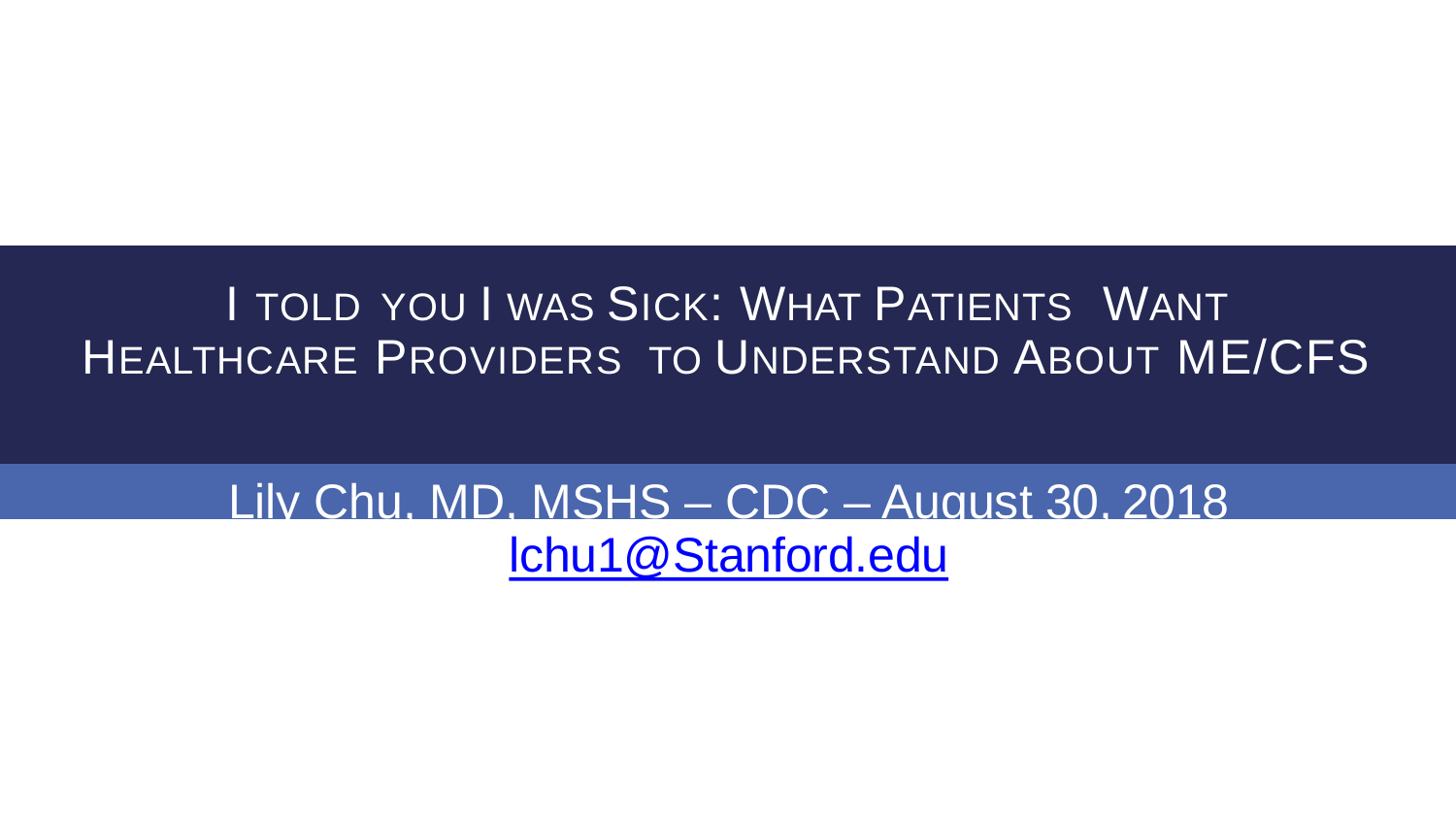### *Seven Recurrent Themes*

- ME/CFS is real: believe patients' experiences
- Don't confuse ME/CFS with chronic fatigue
- Post-exertional malaise ≠ post-exertional fatigue
- Getting a diagnosis is vital
- Recognize how severe the condition can be.
- Even without a cure, there are many actions clinicians can take to help patient
- Patients (pt.) can offer unique knowledge/ perspectives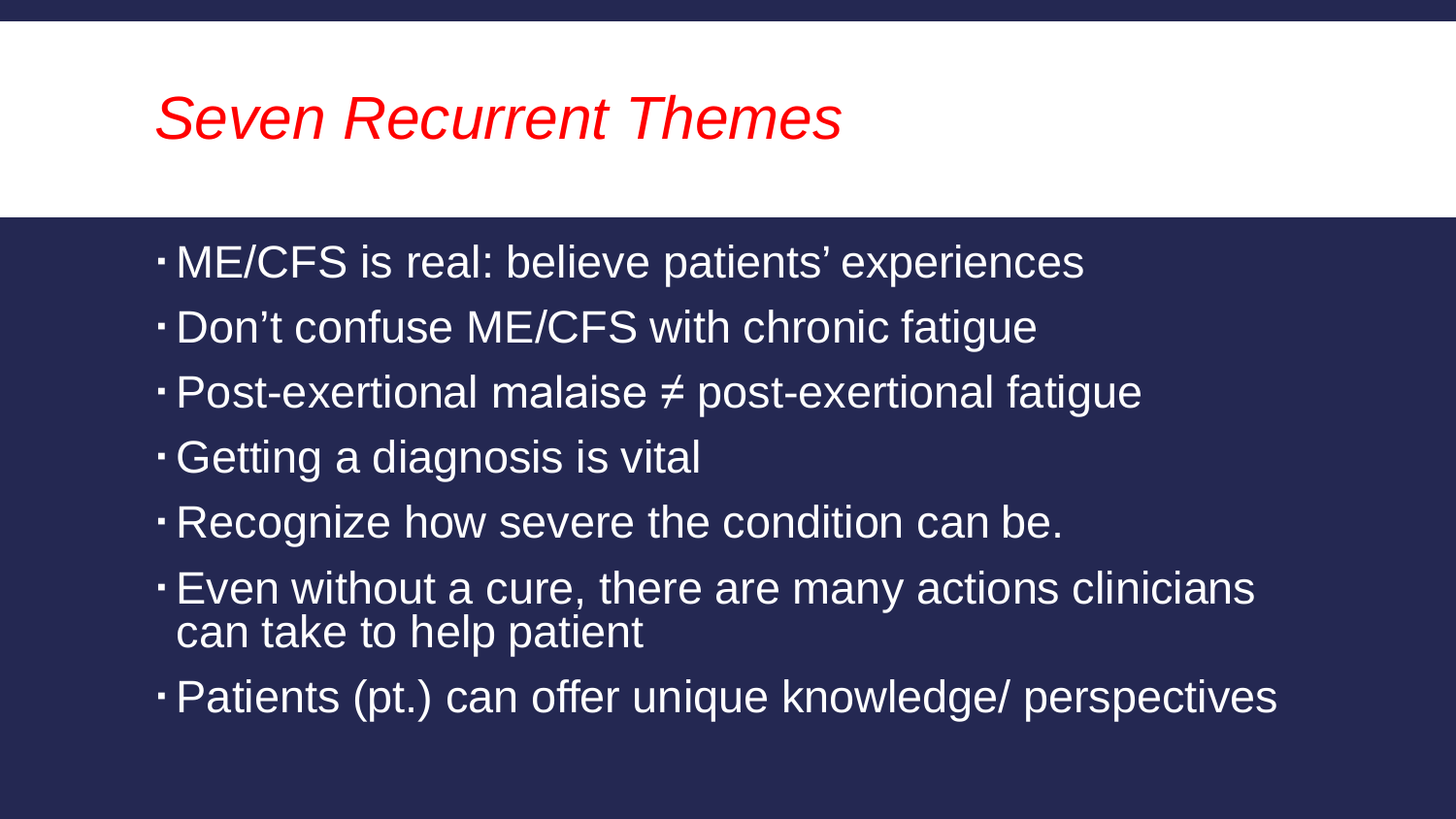# *1) #believeME: ME/CFS Is Real*

- You need to:
- "find something to do with your time other than sit around and complain."
- "stop being so ambitious."
- "resolve your issues with your dad" "get a boyfriend" "get married" "have a baby" "go on vacation." "drink more coffee." "I don't believe in ME/CFS" "ME/CFS is made up"

"Everyone experiences fatigue" "You're just stressed out from work." "Are you sure you aren't depressed?" 95% felt estranged 77% labelled as psychological case by at least one MD.

# believe Ms

Clinicians add to disease burden, miss treatment opportunities and diagnoses.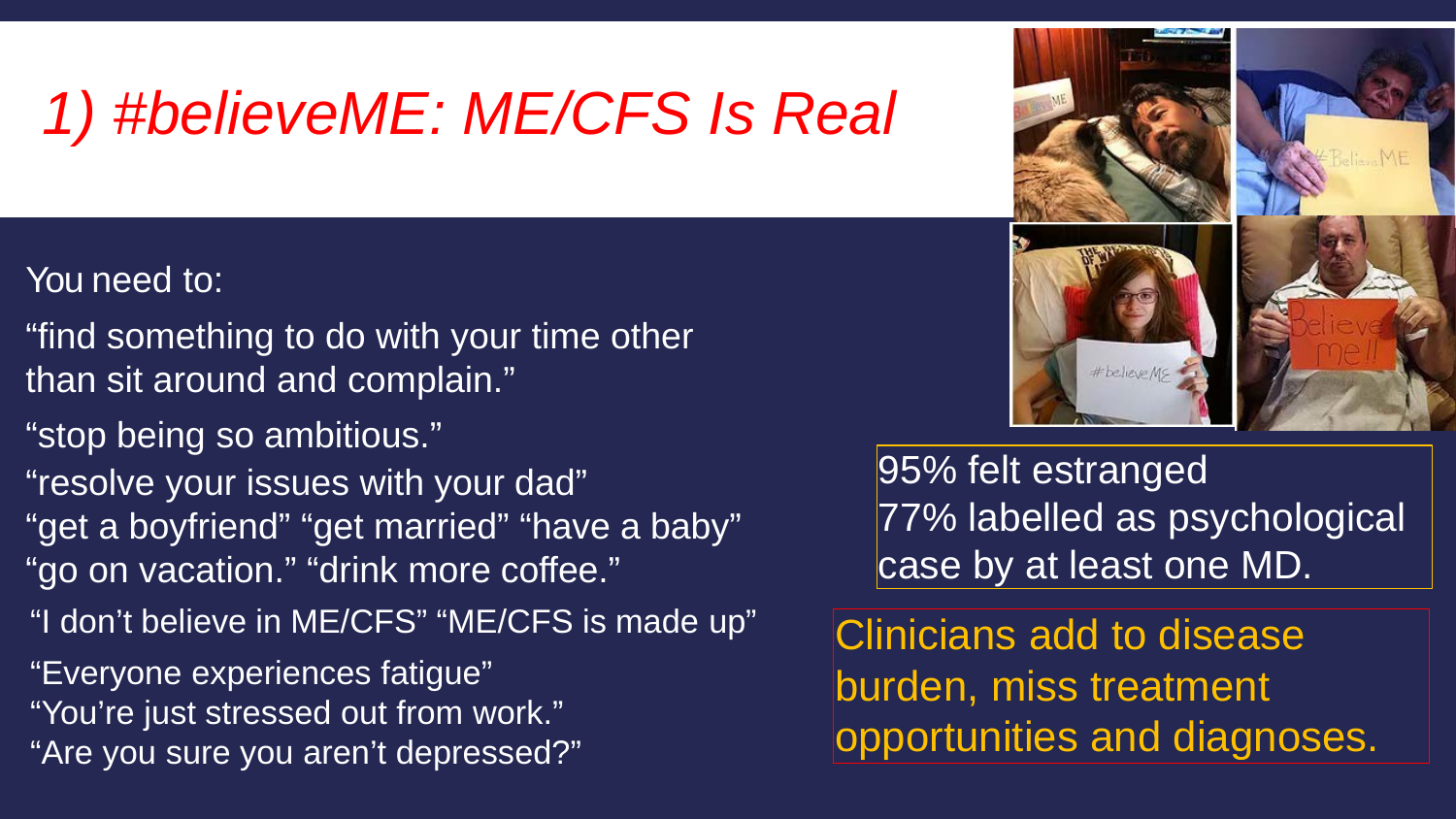## *2) ME/CFS ≠ chronic fatigue*

- Don't confuse disease with symptom
- ME/CFS is more than chronicfatigue
- Post-exertional malaise (PEM), problems thinking, feeling sick, etc. more disabling
- Inquire, evaluate, treat, monitor all symptoms

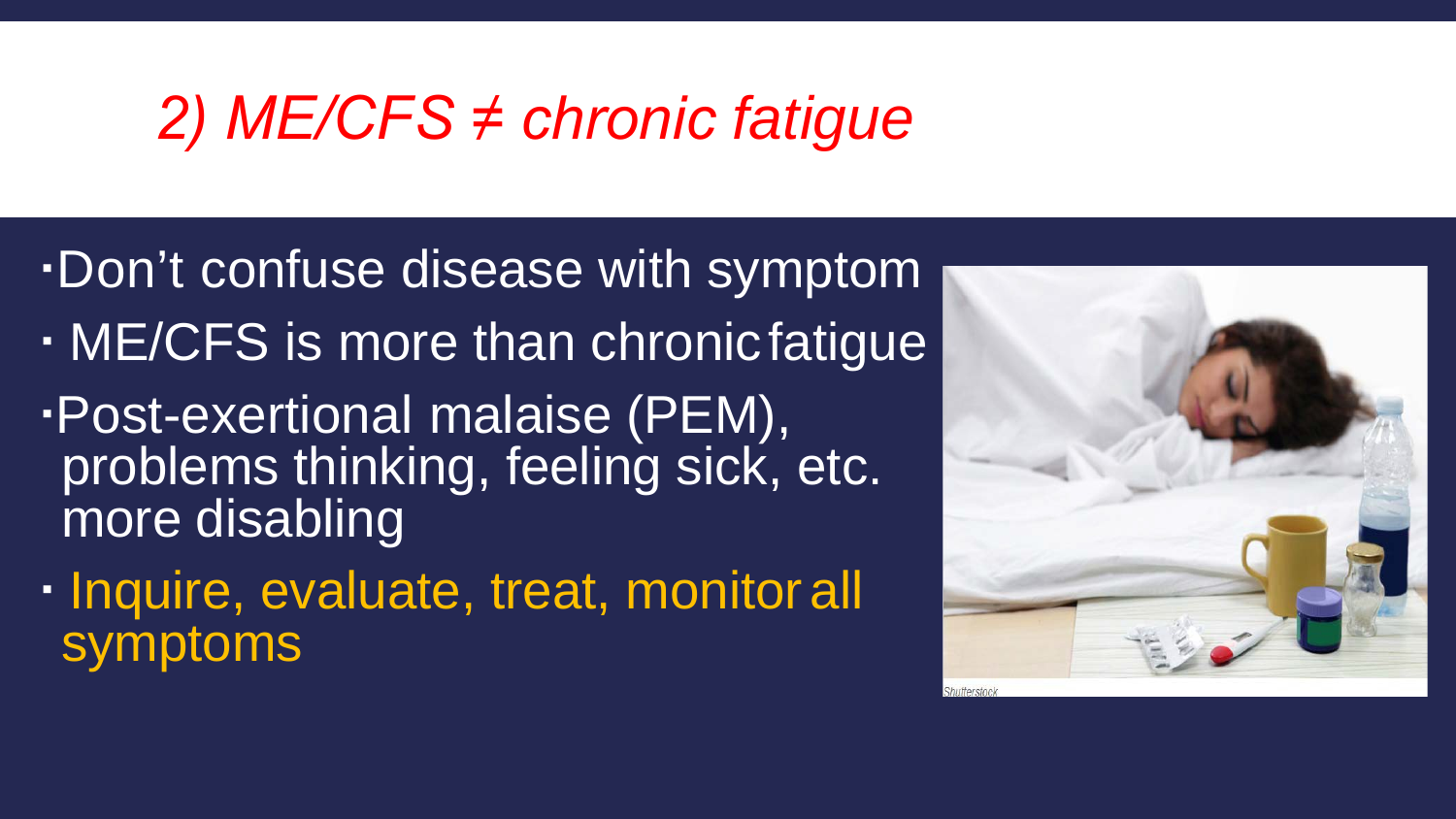#### *3) PEM ≠ Post-exertional Fatigue*

| <b>Symptom</b>           | <b>Physical/cognitive</b> | <b>Emotional Distress</b> |
|--------------------------|---------------------------|---------------------------|
|                          | exertion                  | $N = 144 (%)$             |
|                          | $N = 144 (%)$             |                           |
| <b>Median # Sx.</b>      | $7 \pm 2.8$               | $5 + 3.3$                 |
| <b>Fatigue</b>           | 135 (94%)                 | 109 (76%)                 |
| <b>Problems</b>          | 106 (74%)                 | 88 (61%)                  |
| thinking                 |                           |                           |
| <b>Muscle pain</b>       | 106 (74%)                 | 48 (33%)                  |
| <b>Sleep disturbance</b> | 97 (67%)                  | 95 (66%)                  |
| <b>Flu-like feelings</b> | 88 (61%)                  | 47 (33%)                  |
| <b>Joint pain</b>        | 77 (53%)                  | 30(21%)                   |
| <b>Headache</b>          | 73 (51%)                  | 53 (37%)                  |
| <b>Sore Throat</b>       | 60 (42%                   | 28/10%)                   |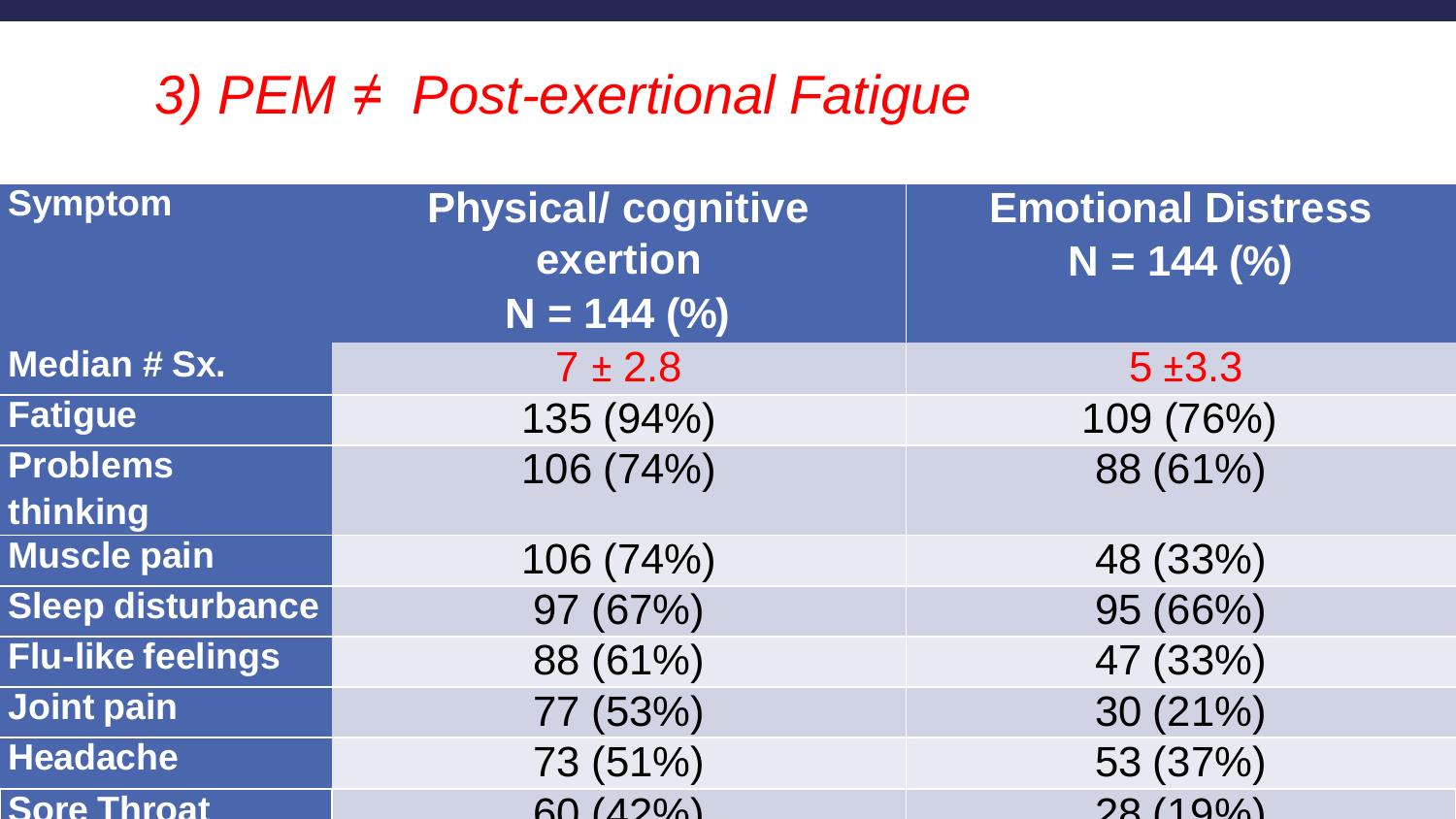# *4) Getting A Diagnosis Is Vital*

- Knowledge not the only barrier
- 70% MDs: "disabling self-fulling prophecy" ; "promotes adoption of sick role"; doesn't impact treatment
- 90% of patients: positive "turning point"
- Relieves anxiety/ fears
- Validates pt. experience: avoid "dustbin of neurotic complainėr"
- Helps pt. and family cope/ strategize treatment/ explain
- Needed for supportive care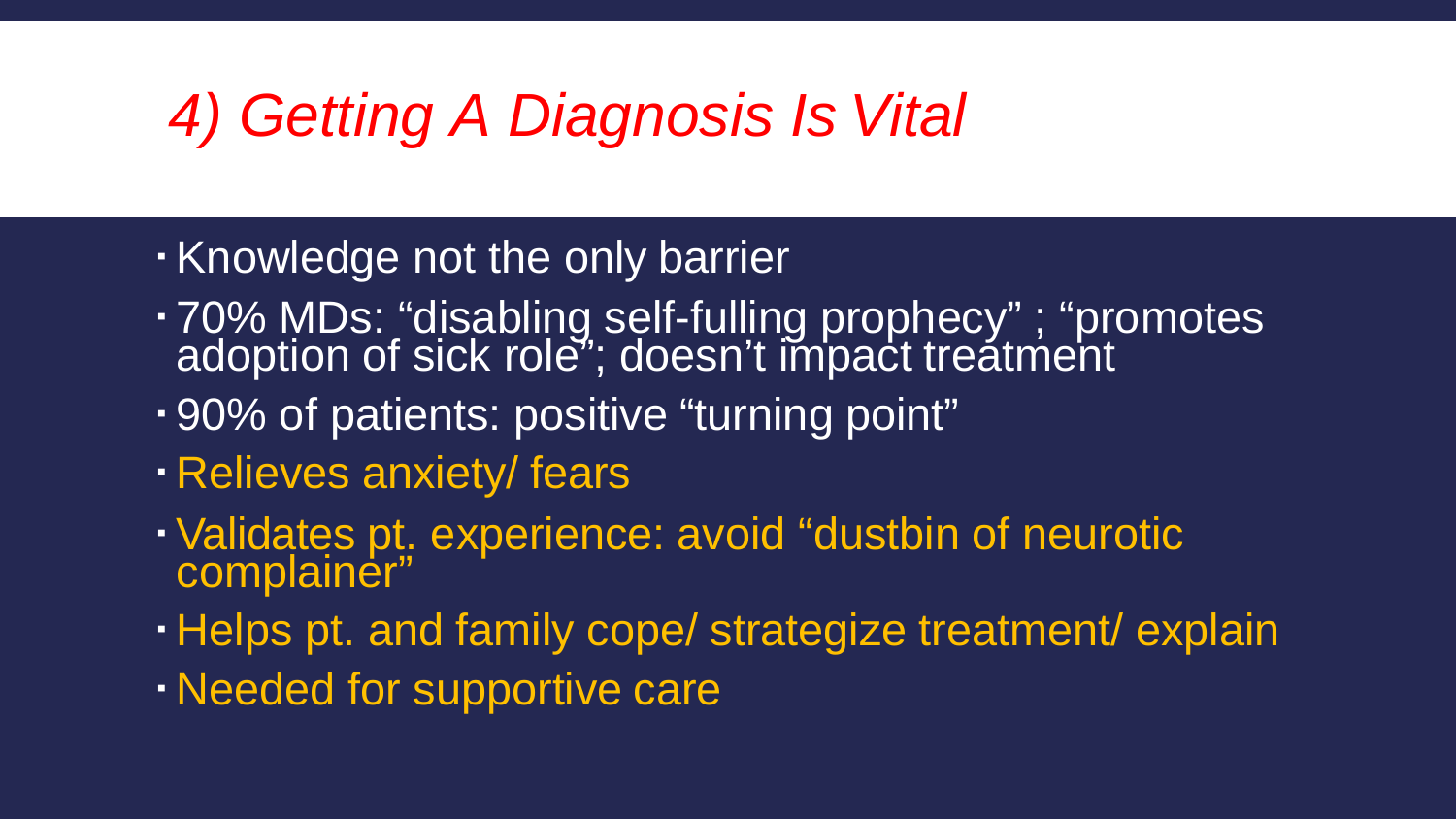# *5) Recognize The Severity of ME/CFS*



SF-36 Subscale scores



25% bedridden/ homebound Others must restrict/ reduce/ monitor activities 6X suicide risk Influences pt. care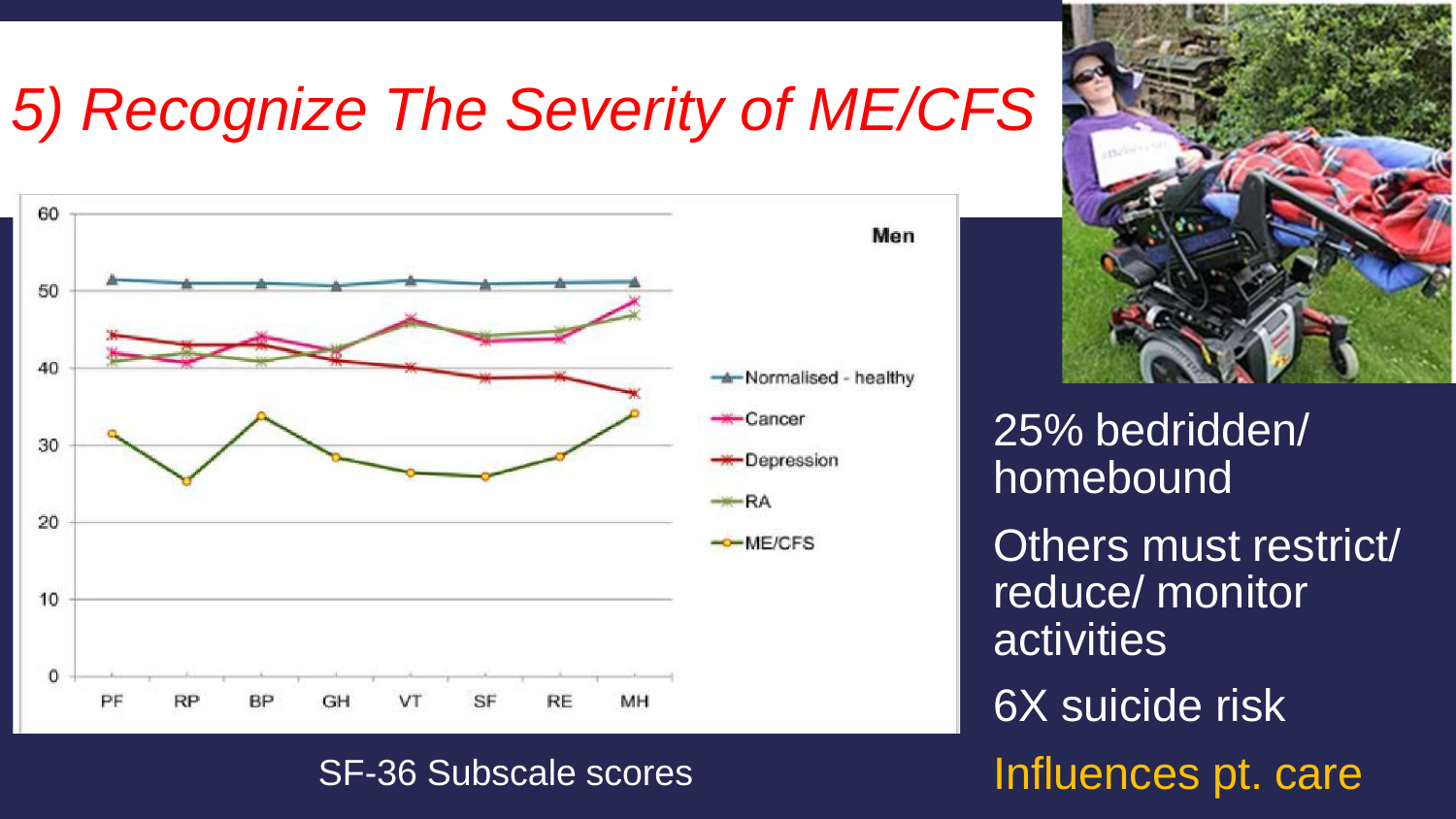# *6) Actions Clinicians Can Take Now!*

Saving lives... just one piece of paperwork at a time.

somee



Assess function/ needs Provide supportive documentation . Identify/ treat pain and sleep issues Be alert for treatable co-morbidities Start low, go slow with medications Improve pt. health, function, quality of life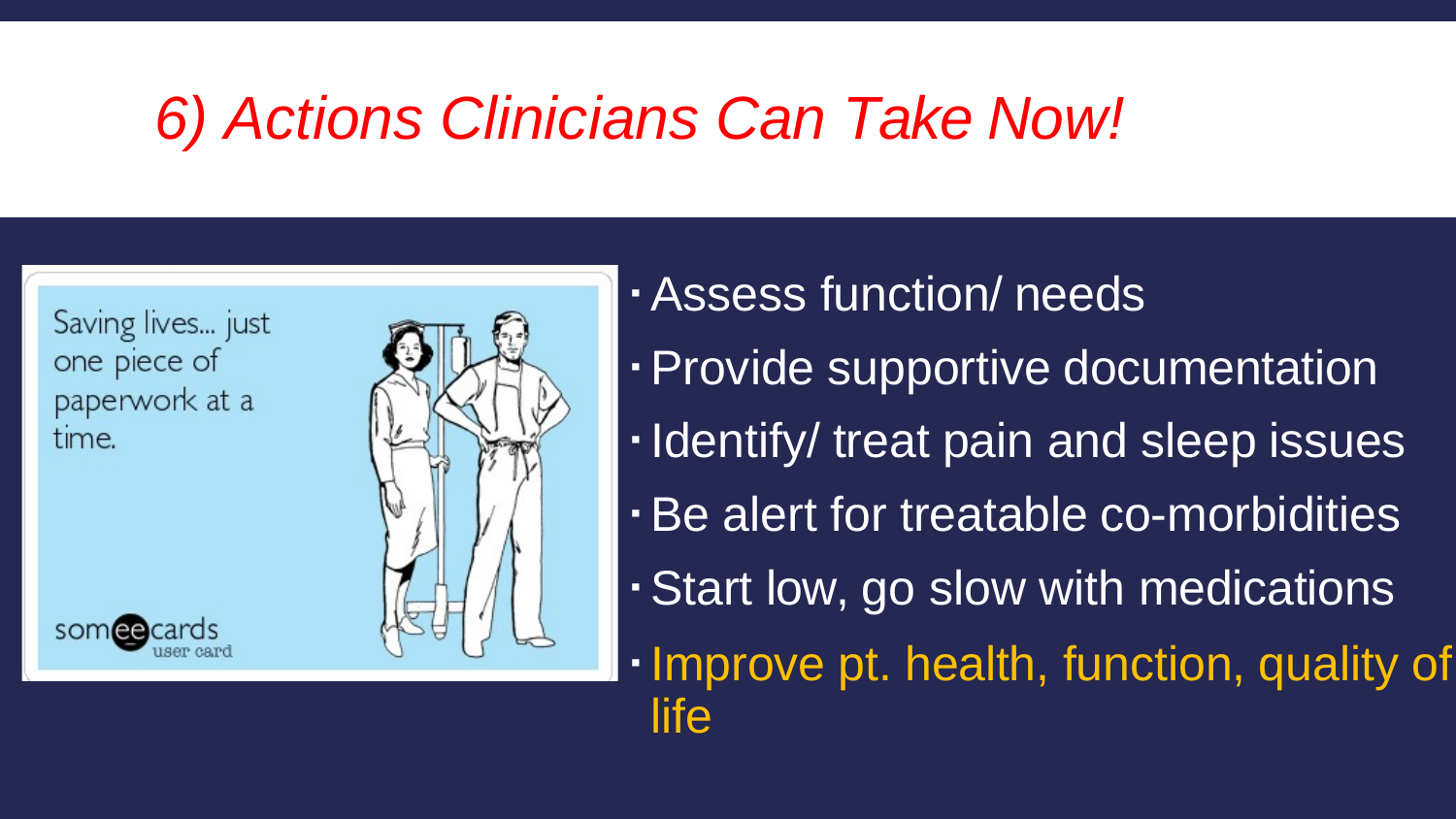## *7) Incorporate Patients' Insights/ Perspectives*

- Patients' lives depend on solving ME/CFS
- Listening would have prevented harm from GET/ CBT
- NAM "Clinical Practice Guidelines We Can Trust"
- 1. Include patients on development/ reviewer panels
- 2. Consider patient treatment preferences
- 3. Take clinical subgroups into account
- Patients' views have been ignored/ dismissed for decades. Yet they often have real-world, time-tested knowledge/ experience to contribute.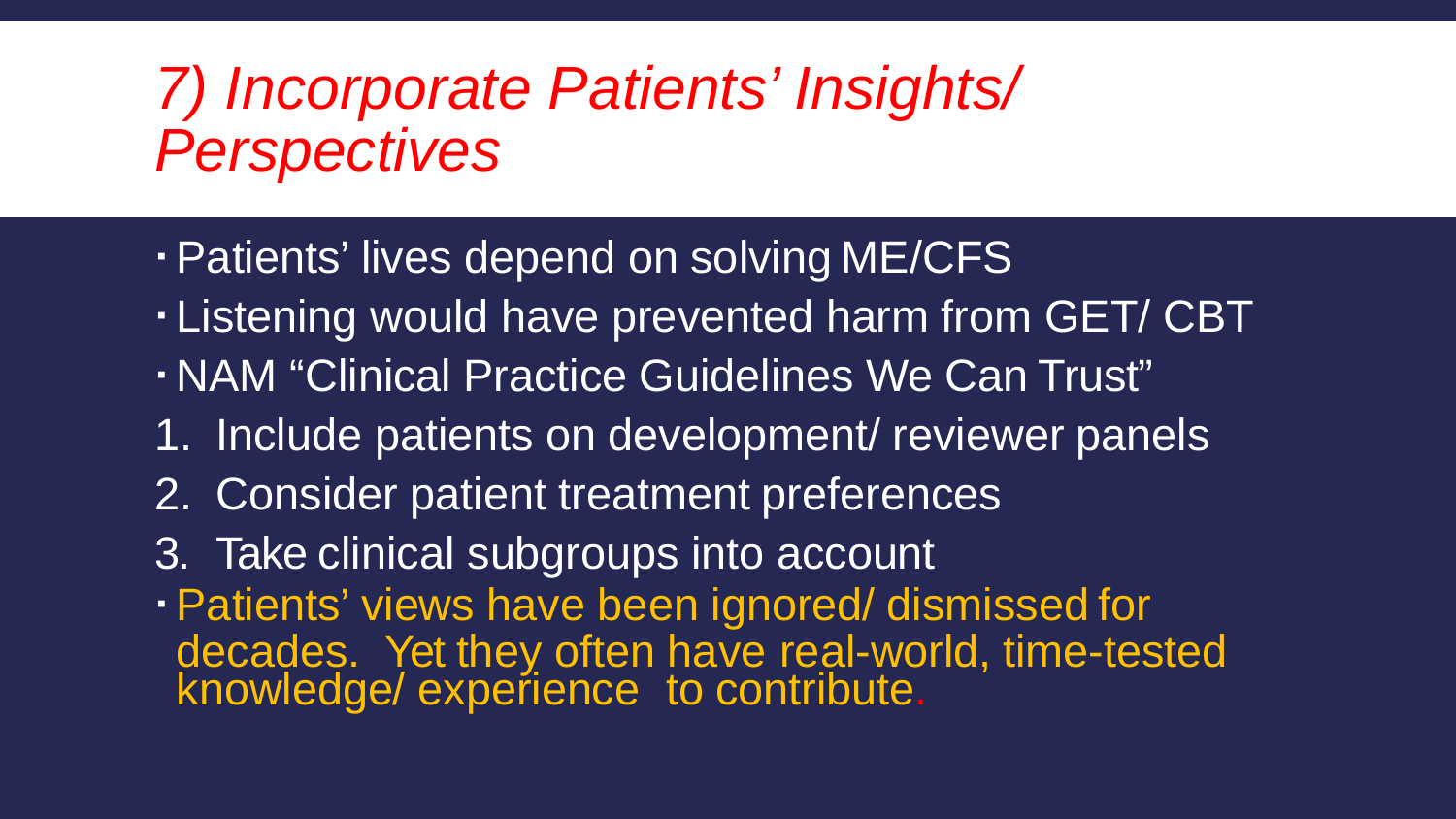### *References – 1 – [lchu1@Stanford.edu](mailto:lchu1@Stanford.edu)*

Green J, Romei J, Natelson BH. Stigma and Chronic Fatigue Syndrome. Journal of Chronic Fatigue Syndrome. 1999 Jan 1;5(2):63–75.

The Stigma of Chronic Fatigue Syndrome II: Readers Respond [Internet]. Psychology Today. [cited

Chu L, Valencia IJ, Garvert DW, Montoya JG. Deconstructing post-exertional malaise in myalgic encephalomyelitis/ chronic fatigue syndrome: A patient-centered, cross-sectional survey. PLOS ONE. 2018 Jun 1;13(6):e0197811.

Woodward RV, Broom DH, Legge DG. Diagnosis in chronic illness: disabling or enabling--the case of chronic fatigue syndrome. J R Soc Med. 1995 Jun;88(6):325–9.

Chew-Graham C, Dowrick C, Wearden A, Richardson V, Peters S. Making the diagnosis of Chronic<br>Fatigue Syndrome/Myalgic Encephalitis in primary care: a qualitative study. BMC Fam Pract. 2010 Feb 23;11:16.

Huibers MJH, Wessely S. The act of diagnosis: pros and cons of labelling chronic fatigue syndrome. Psychol Med. 2006 Jul;36(7):895-900.